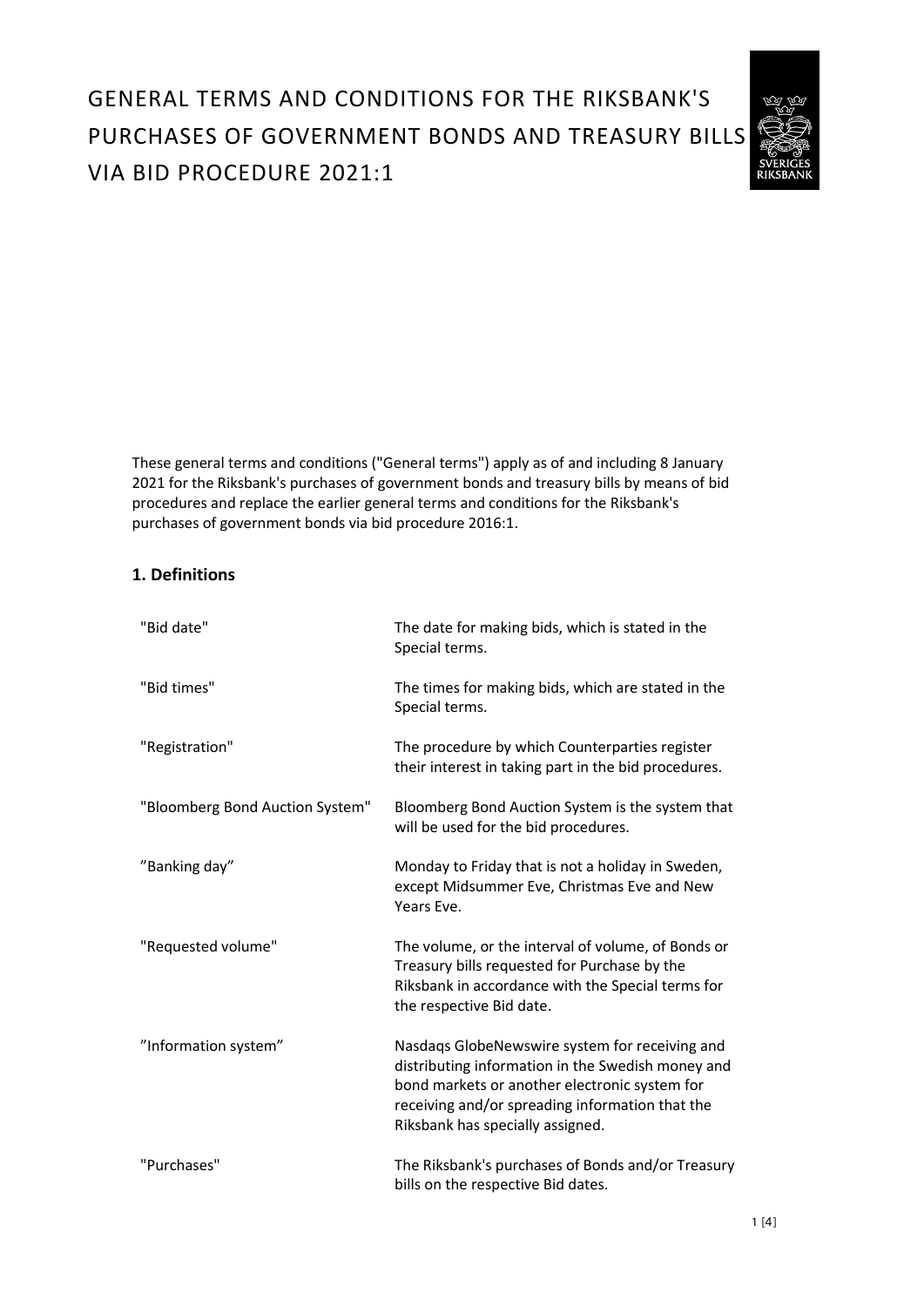

| "Delivery and payment date"      | The second Banking day after the Bid date.                                                                                                                                                                                                                                                                 |
|----------------------------------|------------------------------------------------------------------------------------------------------------------------------------------------------------------------------------------------------------------------------------------------------------------------------------------------------------|
| "Counterparties"                 | Counterparties accepted by the Riksbank in<br>accordance with point 4. below.                                                                                                                                                                                                                              |
| "Bond"                           | A government bond that has been issued by the<br>state of Sweden through the Swedish National Debt<br>Office, and is requested for Purchase as stated in<br>the Special terms.                                                                                                                             |
| "Monetary Policy Counterparties" | Counterparties covered by the definition Monetary<br>Policy Counterparties in the Riksbank's Terms and<br>Conditions for RIX and Monetary Policy<br>Instruments.                                                                                                                                           |
| "Final volume"                   | The volume of Bonds and/or Treasury bills that the<br>Riksbank, after the Bid times have expired on the<br>respective Bid date, decides shall be purchased by<br>the Riksbank on such Bid date. The Final volume is<br>within the Requested volume, when the Requested<br>Volume is stated as an interval. |
| Treasury bill                    | A government treasury bill that has been issued by<br>the state of Sweden through the Swedish National<br>Debt Office, and is requested for Purchase as stated<br>in the Special terms.                                                                                                                    |
| "Special terms"                  | The special terms and conditions that are<br>applicable to the respective Bid date.                                                                                                                                                                                                                        |

# **2. Method of purchase**

Purchases are by means of a bid procedure with differentiated pricing on allocation (multiple price method, i.e. each bid that receives an allocation receives it at the rate bid). Bids shall be made by Counterparties in the Bloomberg Bond Auction System.

# **3. Notification of Purchases and Special terms**

Prior to Purchase, the Riksbank will notify on its website and via the Information system – or by another means determined by the Riksbank – the Bond(s) and/or the Treasury bill(s) requested for Purchase, the Bid date, the Requested volume, the Bid times and the Delivery and payment date ("Special terms"). Special terms for bonds are normally notified at the latest one Banking day prior to the Bid date. Special terms for treasury bills are normally notified one Banking day prior to the Bid date.

# **4. Counterparties**

The Counterparties who are eligible to make a bid in the Riksbank's Bonds and Treasury bills Purchase are those of the Riksbank's Monetary Policy Counterparties (as defined in the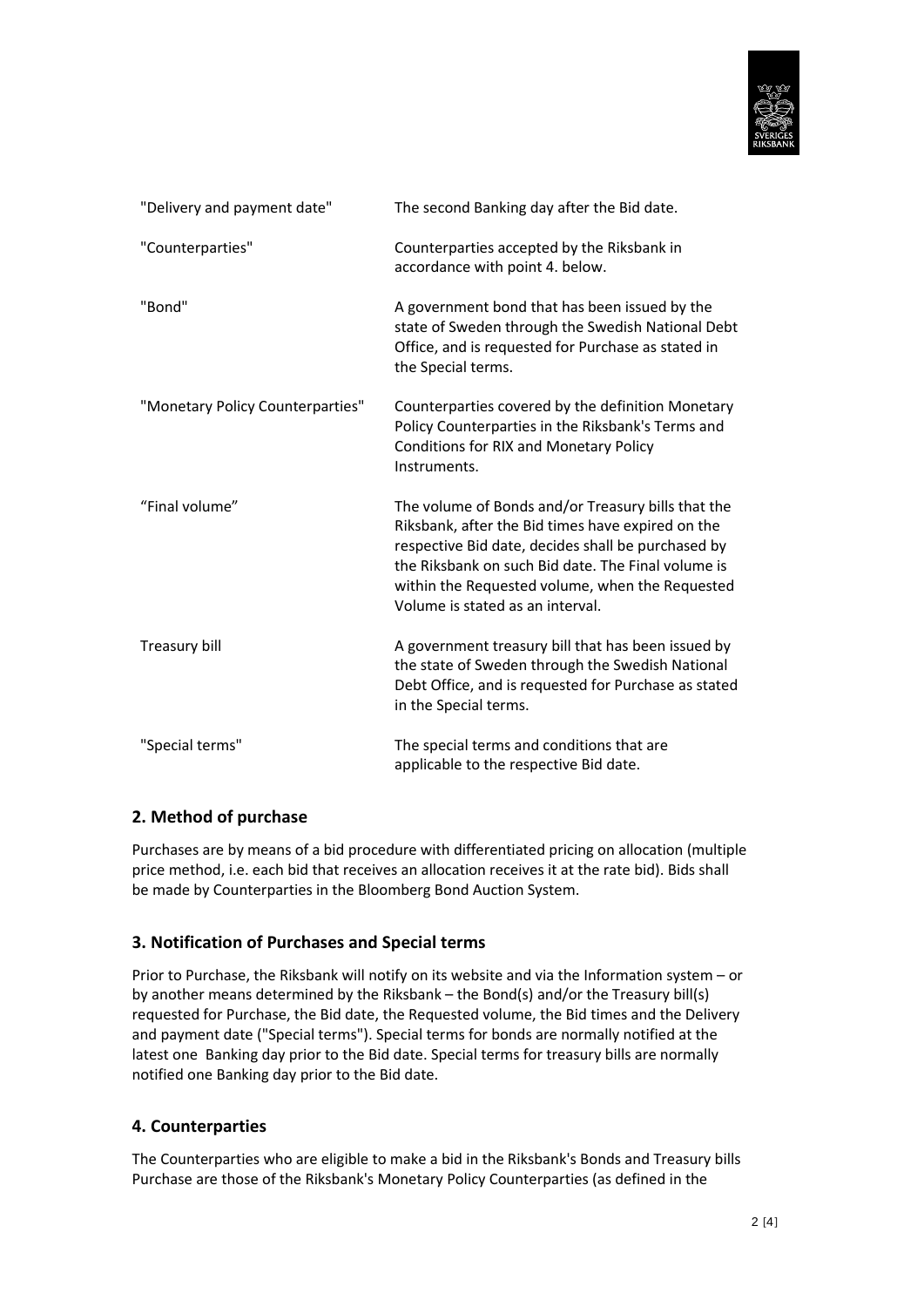

Riksbank's Terms and Conditions for RIX and Monetary Policy Instruments) and the Swedish National Debt Office's current primary dealers in Bonds and Treasury bills covered by the current Purchase, from whom the Riksbank has received a complete Registration no later than at 11 the Banking day prior to the Bid date.

Counterparties must meet the requirements for Monetary Policy Counterparties or the Swedish National Debt Office's primary dealers of government bonds or treasury bills on both the date of the Registration and the Bid date. The Riksbank reserves the right to depart from the requirements in this section. If a Registration has been presented by a Counterparty that is not one of the Riksbank's Monetary Policy Counterparties, but meets the requirements for being a primary dealer in Bonds or Treasury bills covered by the Bid procedure may submit Bids in the current Bid procedure only in the part of the procedure that concerns such Bonds or Treasury bills.

The Registration, and the information provided in this, are binding for the Counterparty and apply for all of the ensuing bid procedures.

Counterparties are obliged to ensure that persons representing them in the Bid procedure are authorised to do so and have the authority to make binding bids on behalf of the Counterparty.

A Counterparty is always bound by Bid(s) that have been made by using the Bloomberg Bond Auction System and the codes that have been stated in the Registration.

#### **5. Bid procedure**

Bids regarding rate and volume are made by the Counterparties via the Bloomberg Bond Auction System during the Bid times on the Bid date.

The Riksbank reserves the right to terminate the bid procedure, extend or postpone the Bid times, or designate a later Bid date. In such case, this will be communicated to the Counterparties as soon as possible.

Counterparties may make more than one bid per Bid date.

Bids shall include information about the desired volume and the rate bid. Volumes shall be stated in SEK 1,000,000 (corresponding nominal amount) or whole multiples thereof and may not exceed the Highest permitted bid volume or be lower than the Lowest permitted bid volume (such volumes are specified in the Special terms). The bid interest rate shall be expressed with a maximum of three decimals.

Bids made are binding for the Counterparty. Bids may not be withdrawn or changed by the Counterparty after the Bid times have expired. Bids are binding until the allocation result has been notified, in accordance with point 6. below, or until the bid procedure has been terminated by the Riksbank.

When the bid times have expired, the bids are ranked according to the offered interest rate. The Final volume is thereafter decided by the Riksbank. After this, the allocation is made. First the bids with the highest interest rate are allocated and thereafter follow the next highest bids and so on until the Final volume has been filled. If necessary to avoid exceeding the Final volume, the allocation for bids at the lowest interest rate accepted by the Riksbank is reduced, and if there is more than one bid at this rate, the reduction is made in proportion to the volume the Counterparty has stated in its bid(s). In the event of a reduction, the allocated volume is rounded down to a multiple of SEK 1,000,000 (corresponding nominal amount). The remaining bids will not receive any allocation.